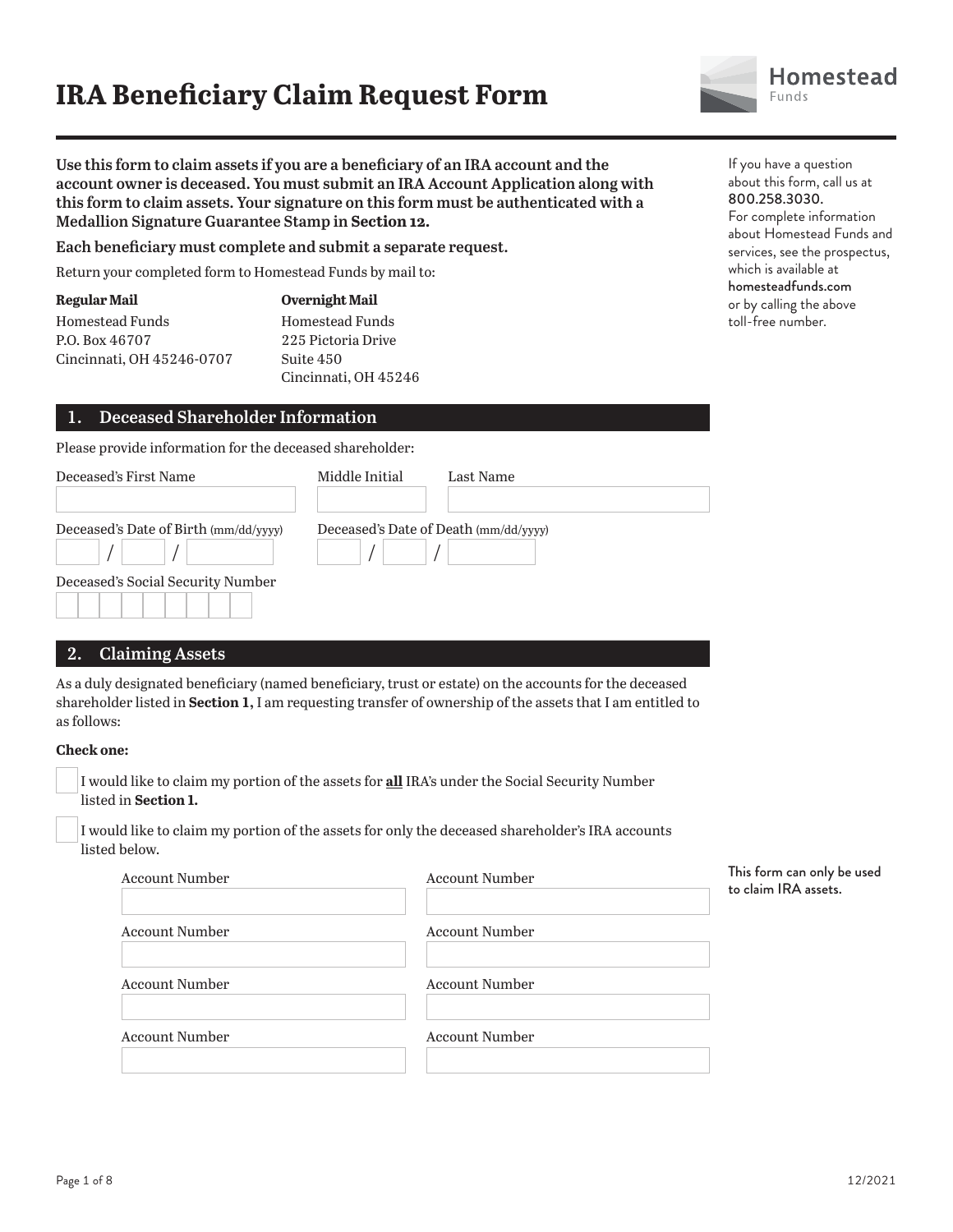# **IRA Beneficiary Claim Request Form**



## **3. Beneficiary Information**

**You must complete either Section A or Section B completely.** Complete **Section A** if you are a listed beneficiary. Complete **Section B** if there were no beneficiaries listed on the account, a Trust or Estate was listed as a beneficiary, or if all non-LDPS (Lineal Descendant Per Stirpes) primary and secondary beneficiaries predeceased the shareholder. Complete **Section C** if you are aware of any other beneficiaries that have predeceased the shareholder. If you are a secondary beneficiary you must complete **Section C** with the information of the primary beneficiary(s).

| <b>Named Beneficiary</b><br>А.                         |                          |                                                                                  | If you are a secondary<br>beneficiary you must                               |
|--------------------------------------------------------|--------------------------|----------------------------------------------------------------------------------|------------------------------------------------------------------------------|
| Beneficiary's First Name                               | Middle Initial           | Last Name                                                                        | complete Section C with the<br>information of the primary<br>beneficiary(s). |
| Date of Birth (mm/dd/yyyy)                             | $\overline{\phantom{0}}$ | Daytime Telephone Number (in case we have questions)<br>$\overline{\phantom{m}}$ |                                                                              |
| <b>Trust/Estate Beneficiary</b><br>В.                  |                          |                                                                                  |                                                                              |
| Name of Trustee or Personal Representative             |                          | Date of Trust (if applicable)(mm/dd/yyyy)                                        |                                                                              |
| Daytime Telephone Number (in case we have questions    |                          |                                                                                  |                                                                              |
| Deceased Beneficiary Information (if applicable)<br>C. |                          |                                                                                  |                                                                              |
| Beneficiary's Name                                     |                          | Beneficiary Date of Death (mm/dd/yyyy)                                           |                                                                              |
| Beneficiary's Name                                     |                          | Beneficiary Date of Death (mm/dd/yyyy)                                           |                                                                              |
| Beneficiary's Name                                     |                          | Beneficiary Date of Death (mm/dd/yyyy)                                           |                                                                              |

## **Need Help?**

Homestead Funds Client Service Representatives are available on business days from 8:30 a.m. to 5:00 p.m. E.T.

Call **1.800.258.3030**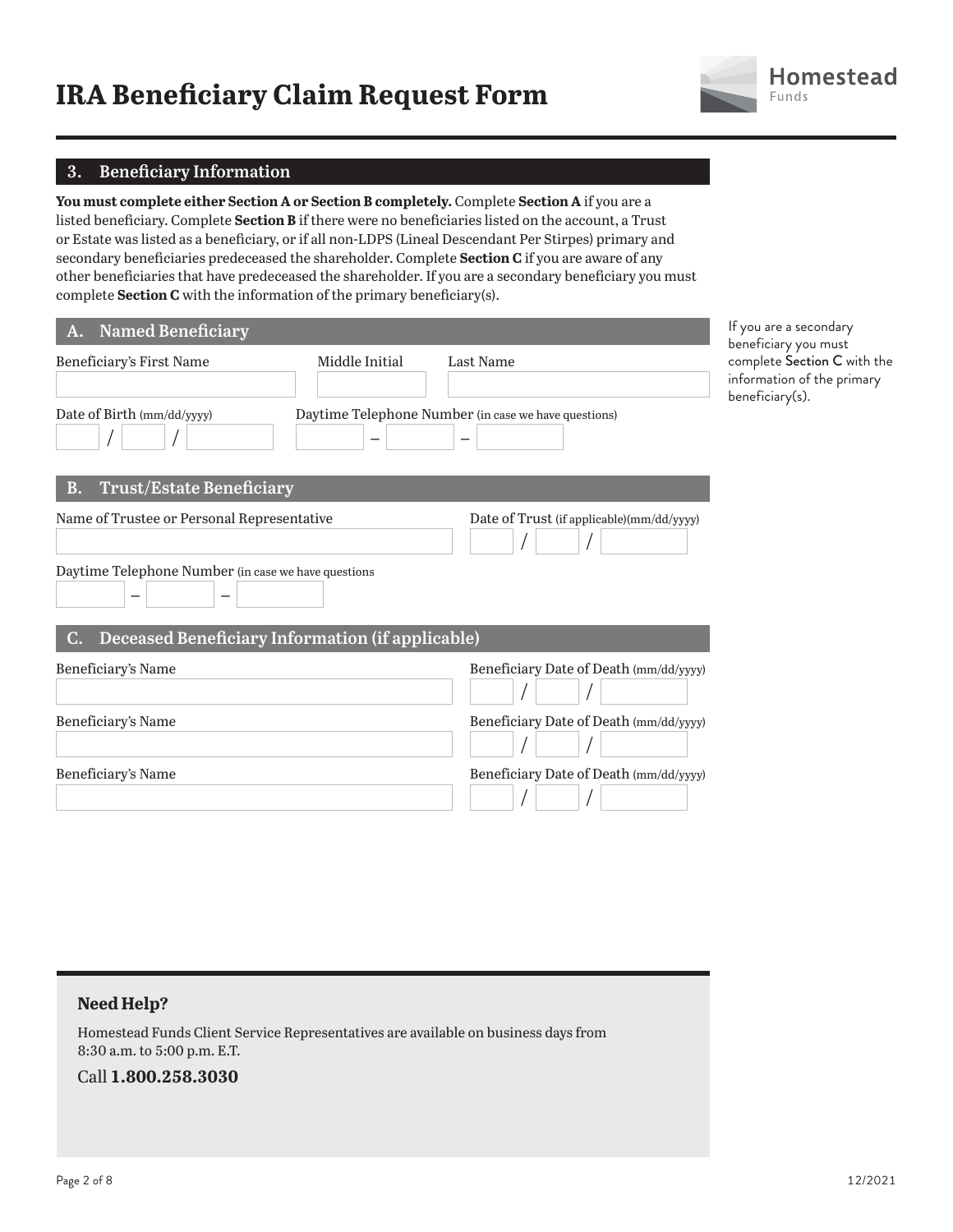

## **4. Beneficiary Relationship**

The SECURE Act of 2019 modified the Internal Revenue Code definition of a retirement account beneficiary as well as the distribution rules a beneficiary must follow when distributing assets from an inherited retirement account. This impacts when an inherited retirement account is considered abandoned under a state's unclaimed property law. As a result, we need to confirm your beneficiary type in relation to the original owner from whom you inherited the retirement account.

To prevent your inherited retirement account from being considered abandoned, we recommend you maintain regular contact with Homestead Funds by either periodically logging into your account or contacting customer service.

#### **A. Identify Beneficiary Relationship (Choose only one box below)**

#### **Inheriting Directly from the Original IRA Account Owner**

#### **First Generation Designated Sole Spouse Beneficiary**

Select this option if you are a sole spouse and you are treating the IRA as your own.

#### **First Generation Designated Beneficiary**

Select this option if you are not eligible for Life Expectancy (sibling of deceased, grandchild of deceased, child over the age of 18.)

### **First Generation Eligible Designated Sole Spouse Beneficiary**

Select this option if you are a sole spouse and you are not electing to treat as your own IRA.

#### **First Generation Non-Designated Beneficiary**

Select this option if the inherited IRA is being transferred to an entity beneficiary (estate, charity, trust)

#### **First Generation Eligible Designated Beneficiary – Other**

Select this option if you are eligible for Life Expectancy payments (chronically Ill beneficiary, disabled beneficiary, eligible designated beneficiary less than 10 years younger than original account owner.)

#### **First Generation Eligible Designated Minor Beneficiary of Deceased Owner**

Select this option if the inherited IRA is for a minor (under the age of 18) who is a direct descendent (son or daughter) of the deceased shareholder.

## **B. Prior Owners of IRA/Roth IRA**

## **Only complete if you marked a box in the right-side column in Section A**

| Name | Date of Birth (mm/dd/yyyy) | Date of Death (mm/dd/yyyy) |
|------|----------------------------|----------------------------|
| Name | Date of Birth (mm/dd/yyyy) | Date of Death (mm/dd/yyyy) |
|      |                            |                            |

## **Inheriting from a Beneficiary (not the Original IRA Account Owner)**

## **Succeeding Generation Beneficiary when First Generation was Eligible Designated Sole Spouse Beneficiary**

Select this option if you are a second generation or greater beneficiary when the first generation beneficiary was an Eligible Designated Sole Spouse.

#### **Succeeding Generation Beneficiary when First Generation was a Designated Beneficiary**

Select this option if you are a second generation or greater beneficiary when the first generation beneficiary was a designated beneficiary who was not eligible for Life Expectancy payments.

#### **Succeeding Generation Beneficiary when First Generation was Eligible Designated Beneficiary – Other**)

Select this option if you are a second generation or greater beneficiary when the first generation beneficiary was eligible for Life Expectancy payments and was not the sole spouse or minor direct decedent of the original account owner.

### **Succeeding Generation Beneficiary when First Generation was Eligible Designated Minor of Deceased Owner**

Select this option if you are a second generation or greater beneficiary when the first generation beneficiary was a minor son or daughter (under the age of 18) of the original account owner.

> Only complete this section if you marked a box in column 2 above. Add all previous owners of this IRA/ Roth IRA. If you complete this section, but selected a First Generation Beneficiary Option above, Homestead Funds will take no action on the information provided.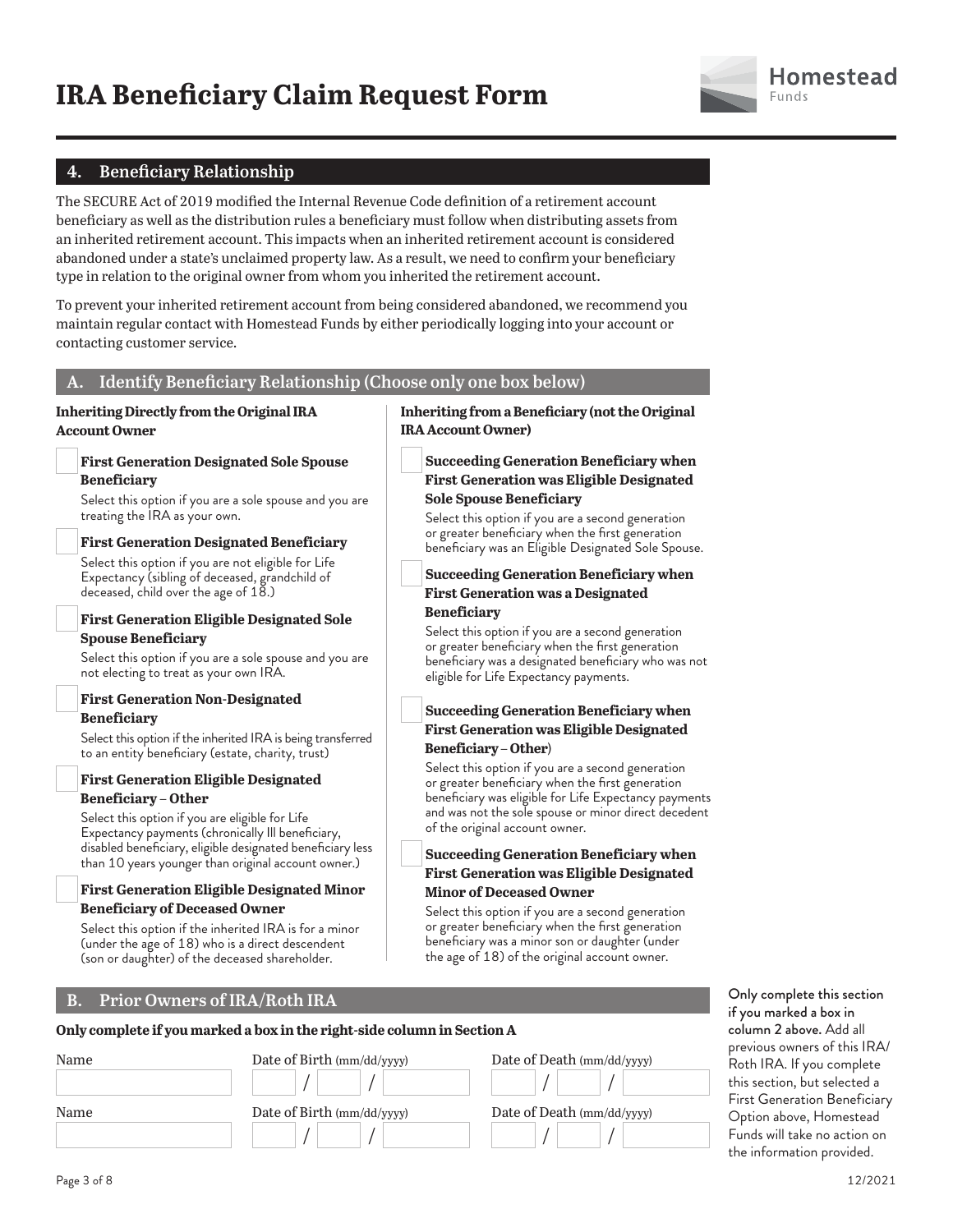# **IRA Beneficiary Claim Request Form**



Funds

**Homestead** 

## **5. Beneficiary Distribution Instructions**

**Select the appropriate distribution instructions for the reported beneficiary type.**

#### **A. Spouse Beneficiary Options**

**Election to Treat Decedent IRA as Your Own** *Only available for sole spouse beneficiaries.*

Transfer decedent IRA into my existing IRA. Fund/Account Number.

Transfer decedent IRA into a new IRA registered to me.

Treat decedent IRA as an Inherited IRA.

#### **B. Designated Beneficiary Options**

As a general rule, for an IRA owner who died on or after January 1, 2020, the assets in the Traditional or Roth IRA must be distributed to the designated beneficiary by the end of the tenth calendar year following the year of the IRA owner's death. In addition, if the designated beneficiary is RMD age, the beneficiary will need to take RMDs on a yearly basis until the account is paid out which normally must be done within ten years. If RMDs apply to you please make sure to also complete **Section 7.**

#### **Request a Distribution**

Establish a declining balance distribution to fully pay out the account by  $\frac{1}{\text{MONTH}}$  / $\frac{1}{\text{MONTH}}$  / $\frac{1}{\text{NFAR}}$ (Normally the year should be the 10th year after the IRA owner's death if they died on or after January 1, 2020.)



#### Make sure to also **choose the frequency and start date:**

| monthly installments | annual | Start date |              |     |      |
|----------------------|--------|------------|--------------|-----|------|
|                      |        |            | <b>MONTH</b> | DAY | YEAR |

One-time pro-rata distribution of \$

 Taken proportionally from all of my funds. The amount to distribute from each fund is estimated based on the prior night's closing value.

Redeem the total balance in a single payment.

 Request a distribution in the future. No distribution at this time. I will contact you when I'm ready to take a distribution.

If you are RMD age, a minor child of the decedent, or a beneficiary that is classified as 'other' in Section 4, make sure to also complete Section 7 to choose your RMD options.

Once the assets have been transferred to the Inherited IRA, if you would like to take a one-time distribution or establish systematic distributions, you can do so by completing the form on our website. Call 800.258.3030 and speak with a representative if you are unable to find the form online.

## **Need Help?**

Homestead Funds Client Service Representatives are available on business days from 8:30 a.m. to 5:00 p.m. E.T.

Call **1.800.258.3030**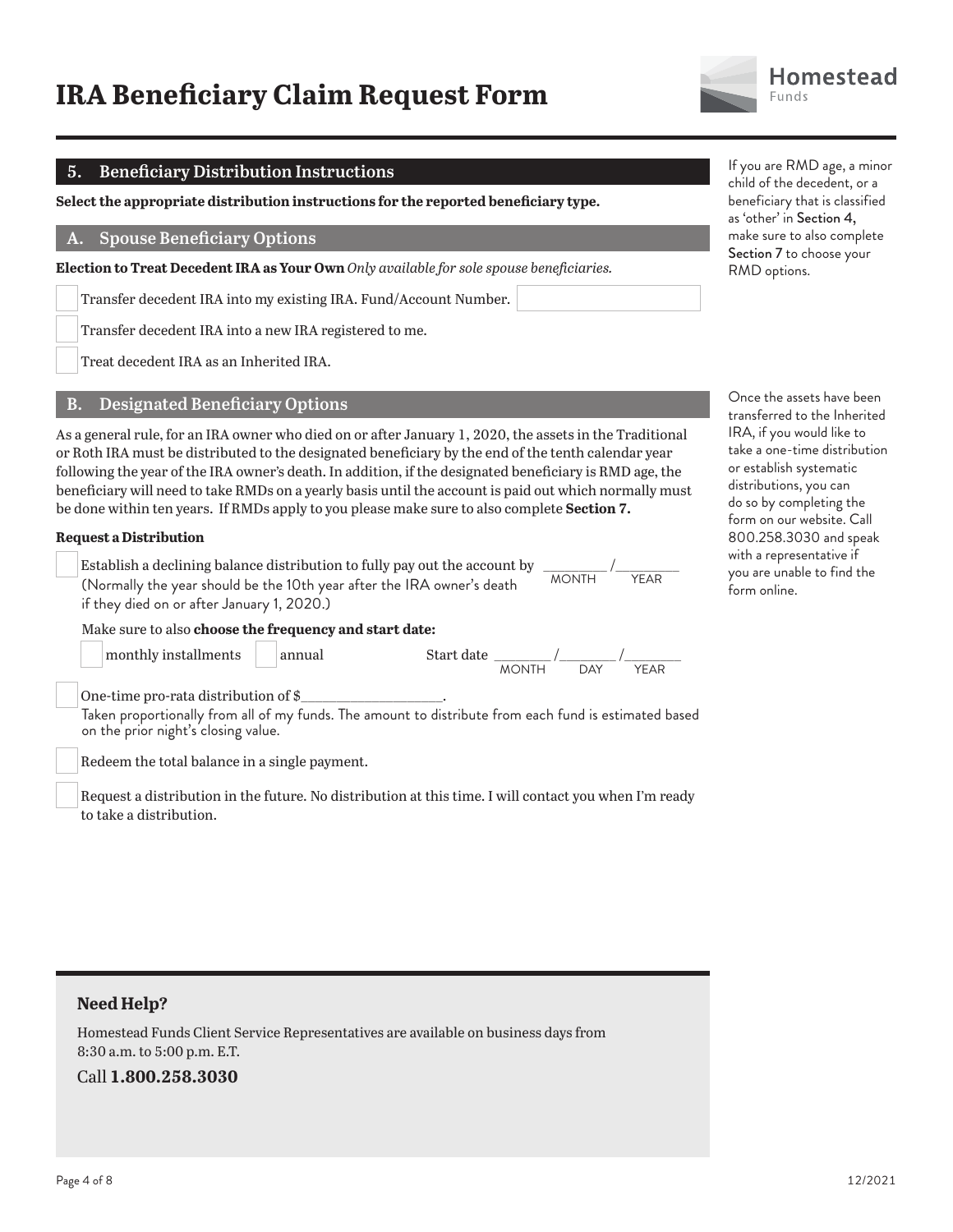

## **C. Non-Spouse Non-Designated Beneficiary Options**

If the non-spouse beneficiary is an entity (i.e., the estate, a charity or a non-qualified trust) the only option for such beneficiaries of (1) traditional IRAs if the IRA owner died before Required Minimum Distribution age, or (2) Roth IRAs, is to distribute the full balance by the end of the fifth calendar year following the year of the IRA owner's death.

#### **Request a Distribution**

Establish a declining balance distribution to fully pay out the account by  $\frac{1}{\text{MONTH}}$  / $\frac{1}{\text{YFAR}}$ (Normally the year should be the 5th year after the IRA owner's death if they died on or after January 1, 2020.)

#### Make sure to also **choose the frequency and start date:**



 monthly installments annual Start date \_\_\_\_\_\_\_\_ /\_\_\_\_\_\_\_\_ /\_\_\_\_\_\_\_\_ MONTH DAY YEAR

One-time pro-rata distribution of \$

 Taken proportionally from all of my funds. The amount to distribute from each fund is estimated based on the prior night's closing value.

Redeem the total balance in a single payment.

 Request a distribution in the future. No distribution at this time. I will contact you when I'm ready to take a distribution.

#### **D. Non-Spouse Eligible Designated Beneficiary Options**

If the beneficiary is an "eligible designated beneficiary," such beneficiary may receive RMDs calculated with reference to his or her life expectancy. A "non-spouse eligible designated beneficiary" is any individual who is a child of the IRA owner who has not attained the age of 18 (upon such child attaining the age of majority any remaining assets must be distributed no later than the end of the tenth calendar year after the calendar year in which the child reaches the age of 18); certain disabled and chronically ill individuals, and an individual not listed above who is less than 10 years younger than the IRA owner. Please consult with your tax advisor to determine if you qualify as an eligible designated beneficiary.

#### **Request a Distribution**

Establish a declining balance distribution to fully pay out the account by  $\frac{1}{\sqrt{N}}$ (Normally the year should be the 10th year after the IRA owner's death if they died on or after January 1, 2020.)

Make sure to also **choose the frequency and start date:**

 monthly installments annual Start date \_\_\_\_\_\_\_\_ /\_\_\_\_\_\_\_\_ /\_\_\_\_\_\_\_\_ MONTH DAY YEAR

One-time pro-rata distribution of  $\frac{1}{2}$ 

 Taken proportionally from all of my funds. The amount to distribute from each fund is estimated based on the prior night's closing value.

Redeem the total balance in a single payment.

 Request a distribution in the future. No distribution at this time. I will contact you when I'm ready to take a distribution.

Once the assets have been transferred to the Inherited IRA, if you would like to take a one-time distribution or establish systematic distributions, you can do so by completing the form on our website. Call 800.258.3030 and speak with a representative if you are unable to find the form online.

Please complete Section 7 to establish your RMD payments.

If you are a minor, once you are eligible per IRS rules (generally the age of majority in your state) you will need to contact us to update your payments for the account to be paid out within 10 years. Please contact your tax advisor for guidance specific to your circumstance.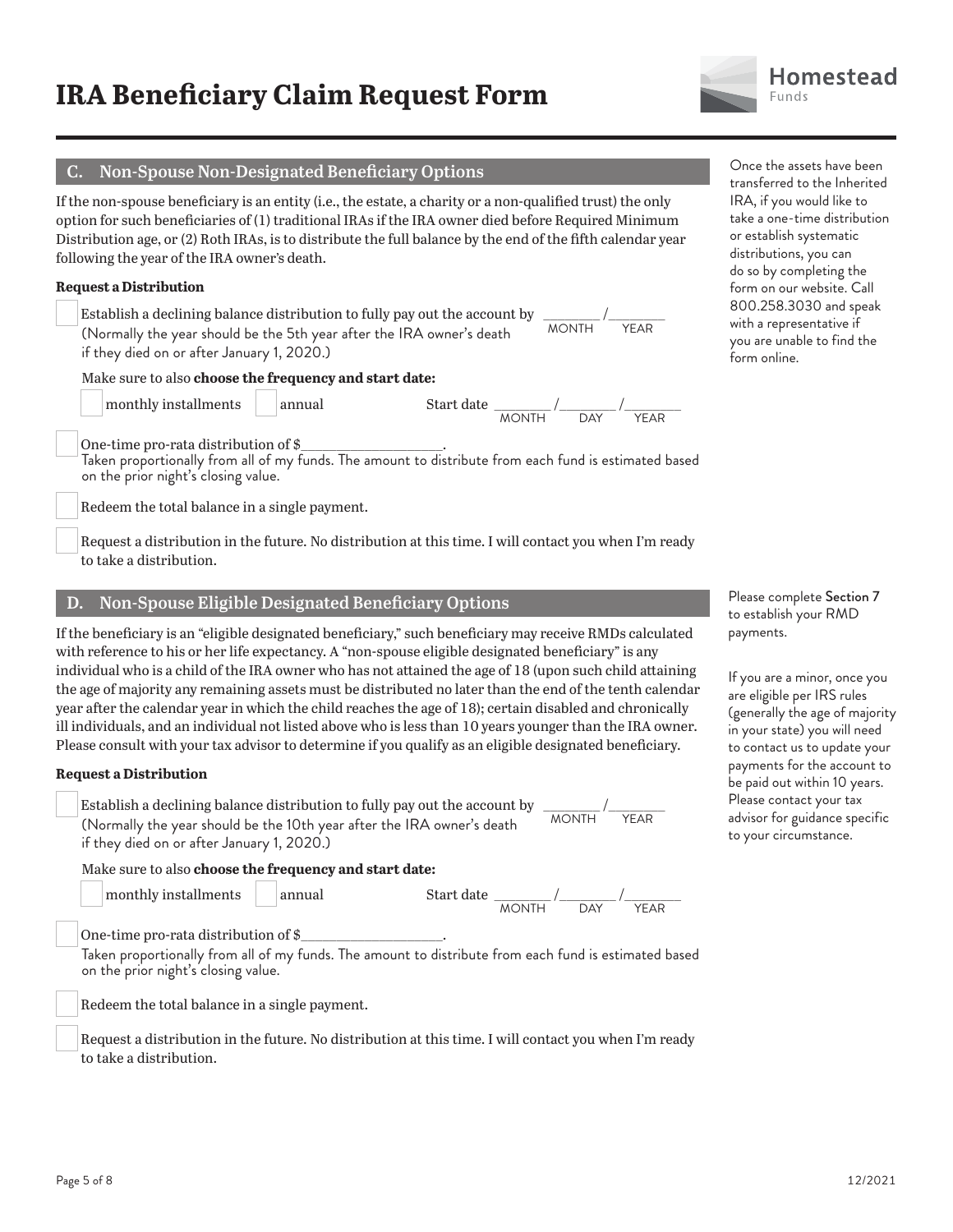

## **6. Required Minimum Distribution (RMD) for Deceased Shareholder**

If the deceased IRA owner was over the RMD age at the time of their death, the RMD in the year of their death should be paid out and should not be transferred to your account. (Not applicable for Roth IRAs.) If this applies, check one payment option below.

Distribute the amount of the remaining RMD in a single payment.

The RMD has already been satisfied, therefore do not distribute this year's RMD.

 Homestead Funds was calculating the RMD. Distribute the amount of the remaining RMD in a single payment. I understand it will be taken pro rata across the funds in the account.

 Shareholder was calculating the RMD. Distribute \$\_\_\_\_\_\_\_\_\_\_\_\_\_\_to fulfill the remaining RMD. I understand it will be taken pro rata across the funds in the account.

#### **7. Establish Automatic RMD Payments for Current and Future Years (optional)**

Complete this section to establish automatic distributions for your Required Minimum Distribution (RMD). When establishing automatic calculation and payment of RMDs for future years, Homestead Funds is currently only able to pay the RMD on a pro rata basis.

If you are the surviving spouse who transfers the assets to an inherited IRA (regardless of your age), a surviving spouse who transfers assets to an account in your name and are 72 or older, a minor child of the decedent, a disabled or chronically ill beneficiary, and/or a non-spouse beneficiary that is less than 10 years younger than the original account owner you most likely need to take RMD payments. Please consult your tax advisor for your distribution options.

 I request Homestead Funds to calculate the RMD for the current year and future years. I understand that the RMD will be calculated for the account in which the inherited assets are transferred and paid pro rata from each Fund with the frequency I choose below. I understand that these instructions will remain in effect until I contact Homestead Funds with different instructions.

# **Frequency (check one):**  Monthly Quarterly Semi-annually Annually Start date (mm/dd/yyyy) (**Mandatory.** You must provide a start date)

Your automatic RMD will continue on the day you list for the Start Date, or the next business day if the market is closed on your specified day. If you select the 29th, 30th or 31st, or any month without that many days, the system will schedule the last business day of the month for your distribution.

#### **Complete Section 9 to tell us how you want to receive your distribution payment(s).**

## **8. Inherited IRA Distributions — 10 Year Rule**

#### **The SECURE Act changed the rules for Inherited IRAs.**

- ɕ For IRAs inherited from original owners who passed away on or after January 1, 2020, distributions generally must be taken within 10 years of the date of death of the account owner. If this applies to you, you may request your distributions by logging in online at **www.homesteadfunds.com** or by calling us at 800-258-3030, option 1. You may also call us at that number for any questions.
- **Exceptions to the 10-year rule include when the beneficiary is a surviving spouse, a minor child of** the decedent (full distribution required within 10 years of the year in which the child reaches the age of majority), a disabled or chronically ill beneficiary, and/or a non-spouse beneficiary that is less than 10 years younger than the original account owner. If you meet the exception for the 10-year rule, please complete **Section 7** to start RMD payments.
- Tax rules can be complex. We recommend you consult with a tax advisor if you meet any of these exceptions.

Required Minimum Distribution age is 70½ if the account owner's date of birth was on or before June 30, 1949. Required Minimum Distribution age is 72 if the account owner's date of birth was after June 30, 1949.

Completing Section 7 will only establish Required Minimum Distribution (RMD) payments for the IRA in which the inherited assets are transferred. If you have additional IRA accounts with Homestead Funds that require RMD payments, you must request to establish RMD payments from those accounts separately using the Traditional IRA Required Minimum Distribution Form.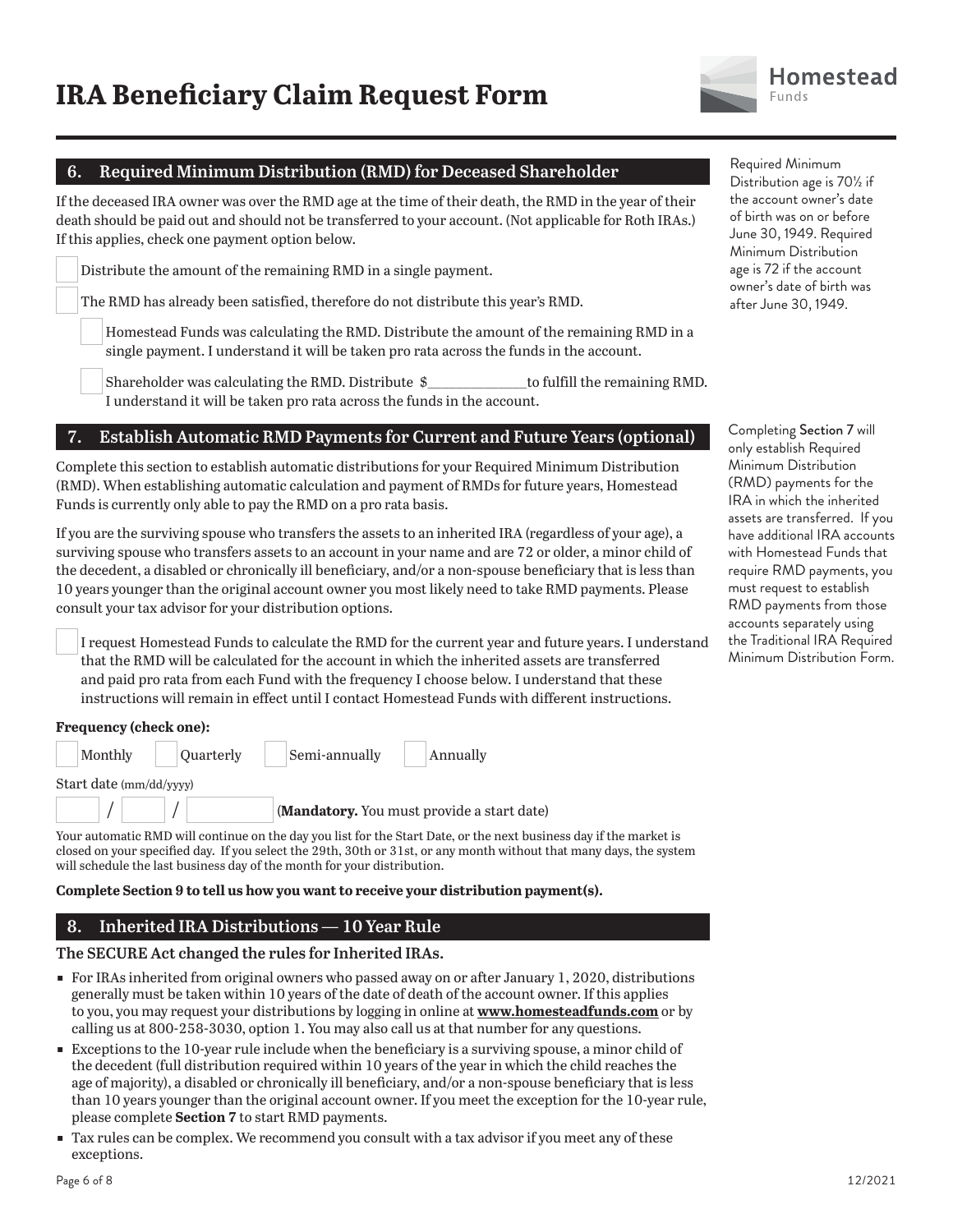

## **9. Payment Instructions for Distributions**

Tell us how you would like to receive distribution proceeds (one-time payment of account assets or periodic RMD payments).

#### **Check one:**

 Send check payable to IRA beneficiary. Check will be mailed to the address in **Section 3**. I understand check will be mailed to address in **Section 3,** which must match the address on the IRA application.

Send proceeds by ACH transfer to bank account. You must include a voided check below.

**Account type. Check one:** Checking Savings

|                        | John Q. Smith<br>123 Main Street<br>Anytown, USA 12345-6789 |           | 0102         |
|------------------------|-------------------------------------------------------------|-----------|--------------|
| Pay to the<br>Order of |                                                             | ZOID      | Ś<br>Dollars |
| Message                |                                                             | Signature |              |
|                        |                                                             |           |              |

#### **Attach voided check here.**

Checks must be preprinted with your name and address. At least one common name must match exactly between your Homestead Funds and Bank accounts. We do not accept starter checks. If you do not have a preprinted check please include a letter from your bank, on their letterhead, confirming your bank account registration, account number and routing number.

If you are not taking a 100% distribution, these bank instructions will be added to the IRA account that receives the remaining assets.

## **10. Tax Withholding**

Complete this section if you elected a distribution of account assets, either by redeeming 100% of the account or by establishing RMD payments.

#### **Federal Income Tax Withholding**

Federal income tax will automatically be withheld from IRA distributions at the rate of 10% unless you check one of the boxes below. We encourage you to consult your tax advisor regarding your IRA distributions. Even if you elect not to have federal income tax withheld, you are liable for payment of federal income tax on the taxable portion of your distribution.

**Check one:**

I do not wish to have federal income tax withheld.

Withhold federal income tax at the rate of \_\_\_\_\_\_\_\_\_% (minimum 10%)

#### **State Income Tax Withholding**

#### **Mandatory:**

We will withhold state tax in accordance with the respective state's rules if, at the time of the distribution, your address of record is within a mandatory withholding state and you have federal income tax withheld, or if the state's requirement is independent of federal withholding. Contact your tax advisor for the withholding amount, or see your state's website for more information.

If you do not check a box for tax withholding, we will withhold 10% as the default.